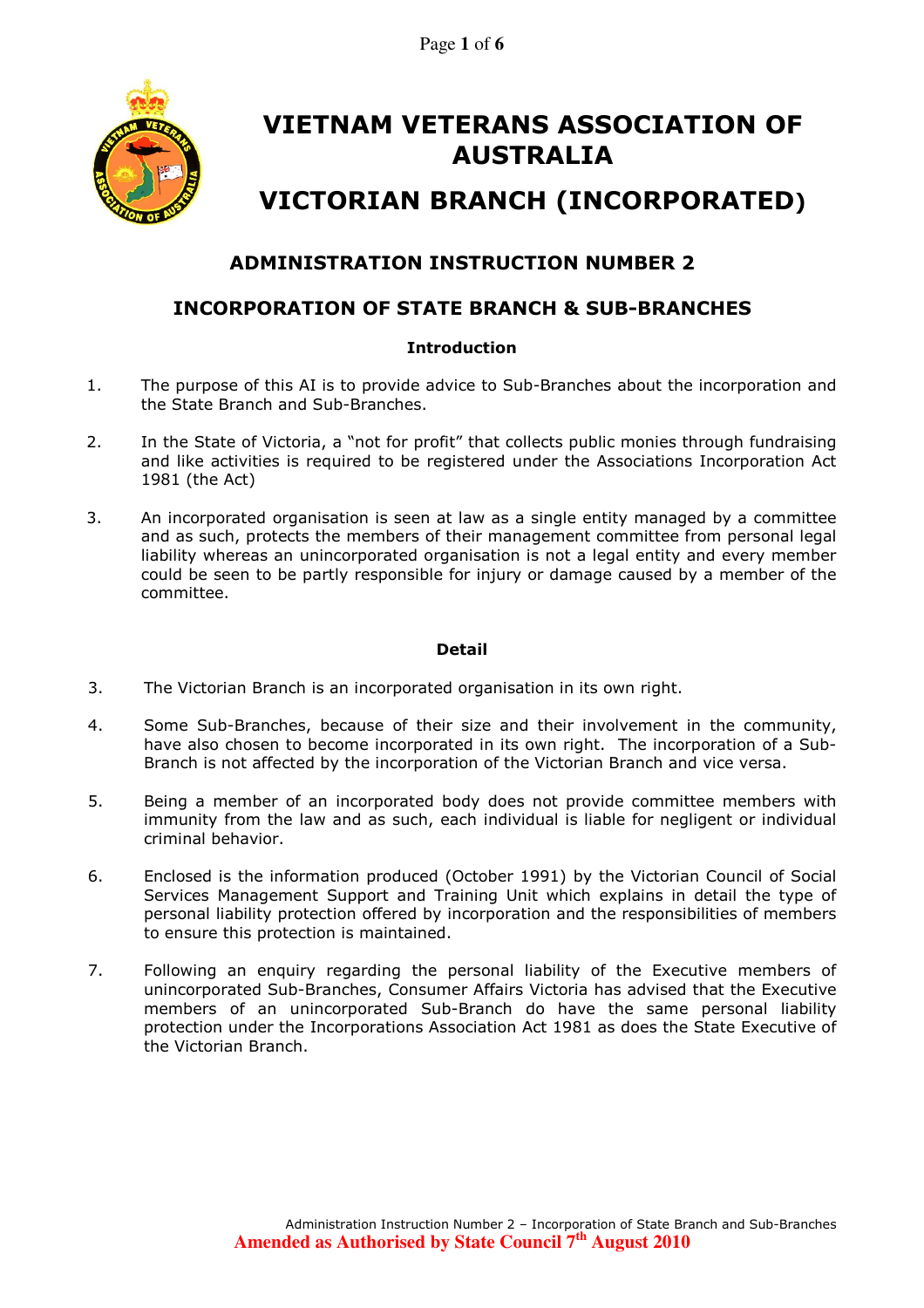# Conclusion

9. All State Executive and Sub-Branches Executive must read and understand the attachment to this AI and understand that any advice provided on any matter must be given in good faith.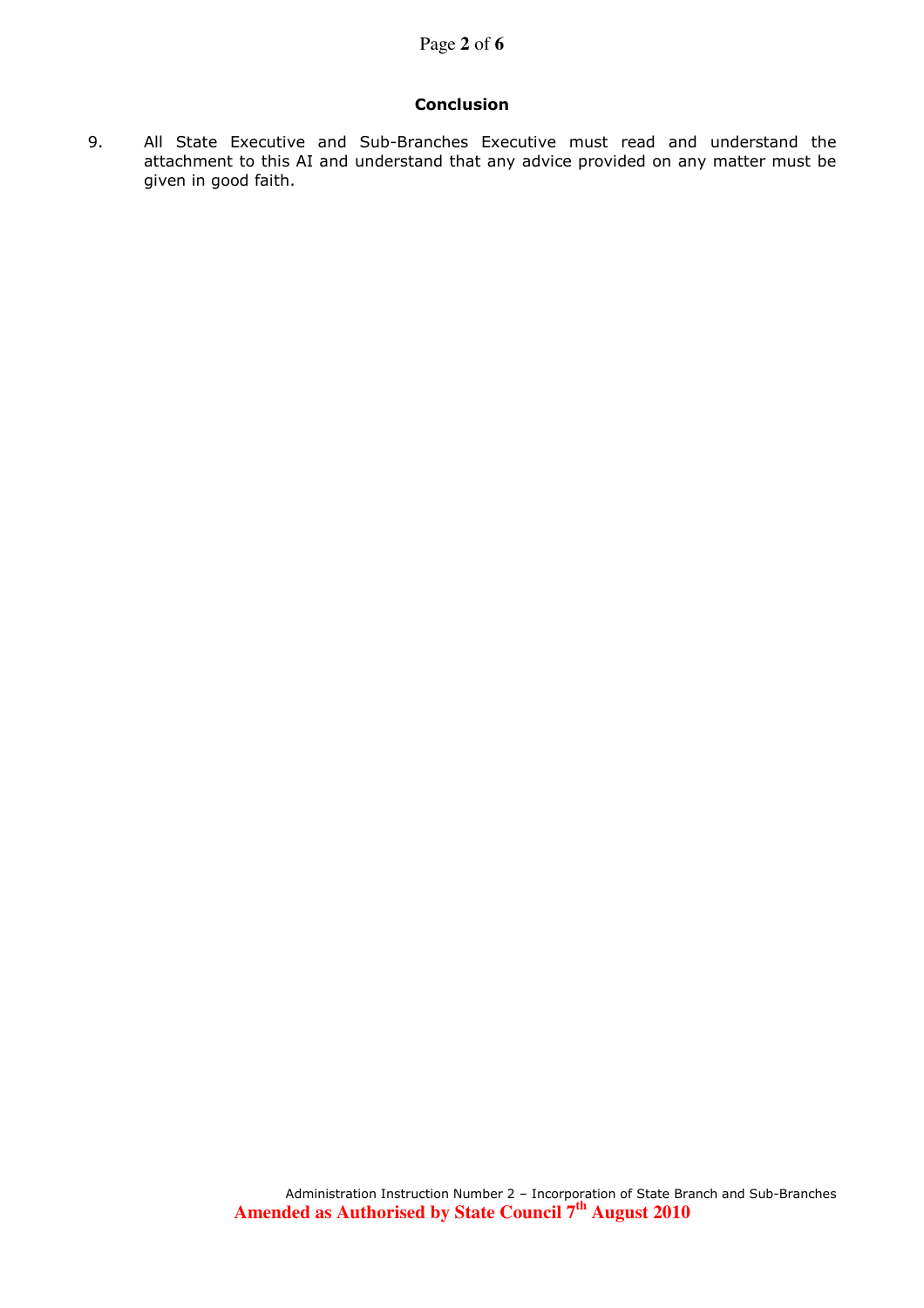# DON'T BE A TOKEN DIRECTOR

## Personal Liability in Community Organisations

A recent court case involving the Victorian Division of the National Safety Council highlights the fears many people have about their legal liability as members of a community organisation or its management group (or directors, according to company law). In this case, the Chief Executive (John Friedrick) was held to be legally liable for the debts incurred by the organisation. The court found that the Chairman was also responsible for the debts resulting from the fraud of the Chief Executive because he had failed in his duties as a director. Claims against the other directors were settled privately. As the court found that there was dereliction of duty by the directors, it is an important reminder that all members of management groups should exercise their responsibilities with care.

This article tries to cover some of the main areas of concern for community organisations.

(1) It is not legal advice, and cannot cover the specific situation of any individual organisation. There are also few examples of court decisions about the liabilities of non-profit organisations so it is difficult to provide specific information. You should seek legal advice before taking any action, which could leave you liable. Refer to your local Community Legal Service (contact the Federation of Victorian Community Legal Centres) or the Legal Aid Commission for names of legal workers who can advise on personal liability.

## Who might sue you?

Legal action against the management group could be taken by employees, creditors, consumers or clients, members, government departments e.g. Corporate Affairs, funders.

# What can you be liable for?

Individual management group members are of course liable for any criminal behaviour they carry out as individuals. Being a member of an incorporated body does not make you immune to the laws of the land!

It is difficult to give a clear and simple summary of liability because it depends on two sorts of laws. One comes from Acts passed by government (statutes), and the other from individual decisions made by courts throughout the history of Australia (common law).

Under statutes it may not be necessary to prove negligence: it is enough that the person or organisation is shown to have not complied with the requirements. These statutes include responsibilities under the Associations Incorporation Act, Occupational Health and Safety Act, Industrial Relations laws, Equal Opportunities Act and other anti discrimination laws.

Australian common law also establishes liability resulting from damage to property or to persons. The law sees that people are responsible for the consequences of their actions. This responsibility may include compensation to the injured/damaged person or body.

Usually a court would need to find that there was a 'duty of care', which was breached. Duty of care means the responsibility any 'reasonable' person could be expected to have to the other person. This breach is often defined a negligence (failure to take due care).

Anyone who directs or authorises someone else may be equally responsible if that behaviour causes injury or damage. But the personal liability of individuals involved with community organisations may be limited if the organisation is incorporated.

# Liability in organisations

Unincorporated bodies are not a separate legal 'person' or entity. In this situation, every member of the organisation could be seen as being partly responsible for injury or damage caused by a member. Management group members are likely to be seen to have a greater responsibility because the committee, board or collective is responsible for the management of the organisation.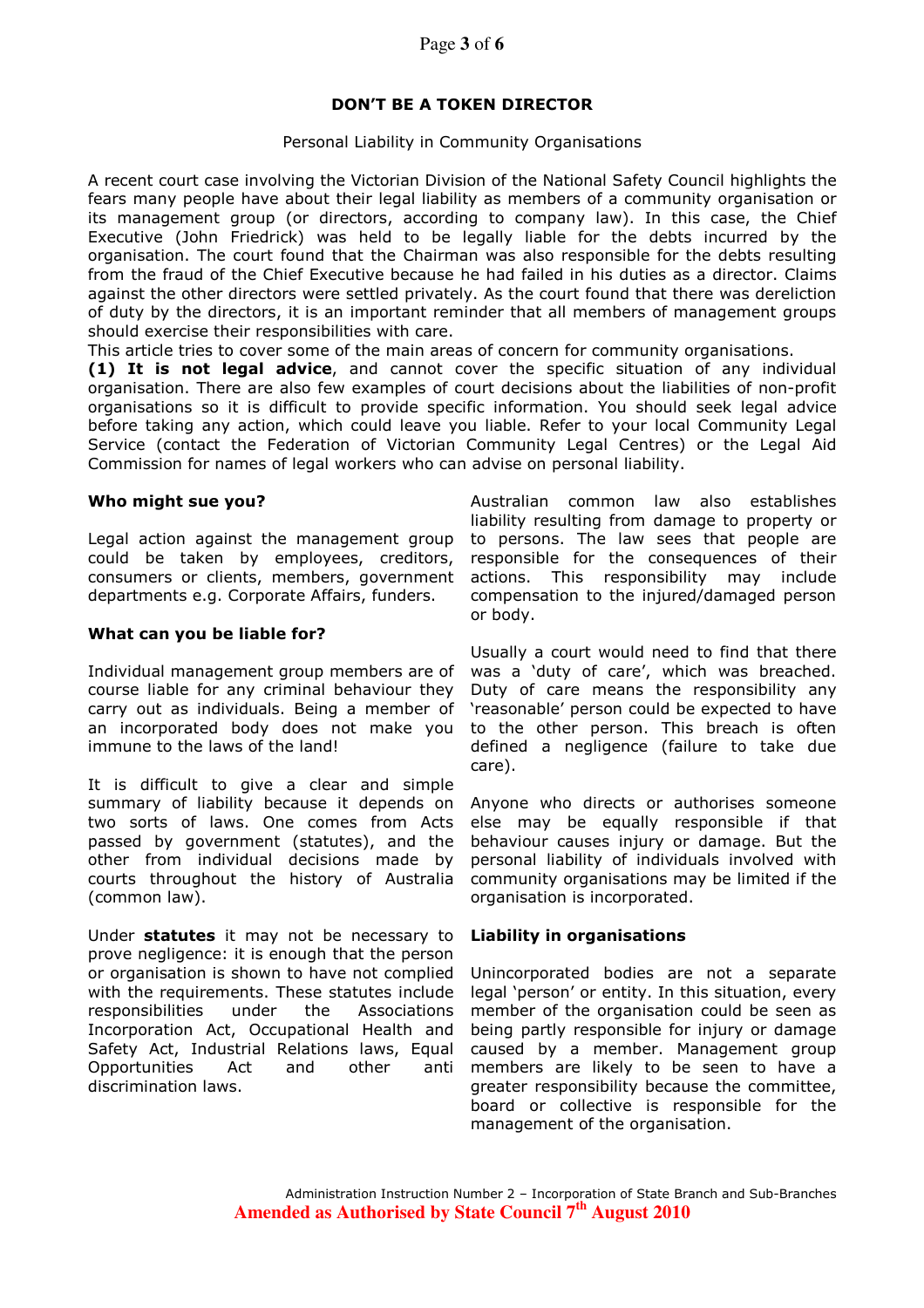# Notice board lift-out

The best way to limit liability for individual members is to become incorporated. Incorporated bodies are recognised as a legal 'person' separate to the individuals involved.

Ordinary members have their liability limited to the amount of unpaid subscription or fees they owe the organisation. They would not normally be seen as being personally responsible for any injury or damage caused through negligence of the organisation.

However, courts have viewed the management group (committee, board or collective) as responsible for the actions of the organisation. Those responsible for managing the organisation are seen to be legally responsible for the actions taken by the organisation. They have a greater duty of care'.

# Who Is Liable?

Both managers and directors may be held liable for debts incurred by an organisation where it is clearly not able to meet those debts. The National Safety Council case reinforces this. If management group members do not carry out the duties as discussed below, you may be seen as personally responsible.

# Who cannot manage?

The organisation's rules (constitution) define who is eligible and ineligible to manage the affairs of the organisation e.g. you must be a member and stand for election. Company laws also exclude people from being 'directors' if they have been found guilty of offences against the Corporations Law or are insolvent (bankrupt).

Directors may be disqualified for up to five years if they have been found guilty of any offences in promoting forming or managing a company. This includes publishing false information about a company of which they were director, bribery or falsification of the books or statements, or general dishonesty relating to the company. Not keeping accounting records, incurring debts which cannot be paid and fraud punished by imprisonment have similar penalties.

Where someone has been involved in breaches of the Corporations Law with two or more other companies' on two or more<br>• membership of other organisations

previous occasions can have similar penalties imposed. This would cover directors who do not carry out their day to day obligations such as holding meetings, and keeping minutes. Someone who has been a director of two or more companies which were managed so

badly that they went bankrupt, can also be barred from acting as a director in the future.

# Duties of management group members

Australian law regards non-profit incorporated bodies as equivalent to companies, and uses the same principles to assess negligence. The six general principles are discussed below.

# 1. ACT HONESTLY & IN GOOD FAITH

All laws require management group members to act honestly at all times. Company law has penalties if directors are found guilty of dishonest behaviour. The penalty is much higher if it can be shown that the director deliberately intended to defraud the organisation, its members or creditors, or anyone else.

Common law also expects directors to act honestly, with reasonable skill, in good faith, and in the best interests of the organisation.

# 2. ACT WITH CARE & DILIGENCE

Management group members are expected to do their job with reasonable care. Allowing the organisation to carry out activities outside its purposes, ignoring the organisation's rules, or selling property at a lower than market price (even if money was needed urgently) might be seen as not exercising care.

# 3. ACT LOYALLY & AVOID CONFLICTS OF INTEREST

Common law requires management group members to disclose potential conflicts of interest as soon as they arise. This includes financial, political or personal benefit from:

• other business or professional activities

• employment or accountability to other people or organisations

For example, a representative of consumers

Administration Instruction Number 2 – Incorporation of State Branch and Sub-Branches **Amended as Authorised by State Council 7th August 2010**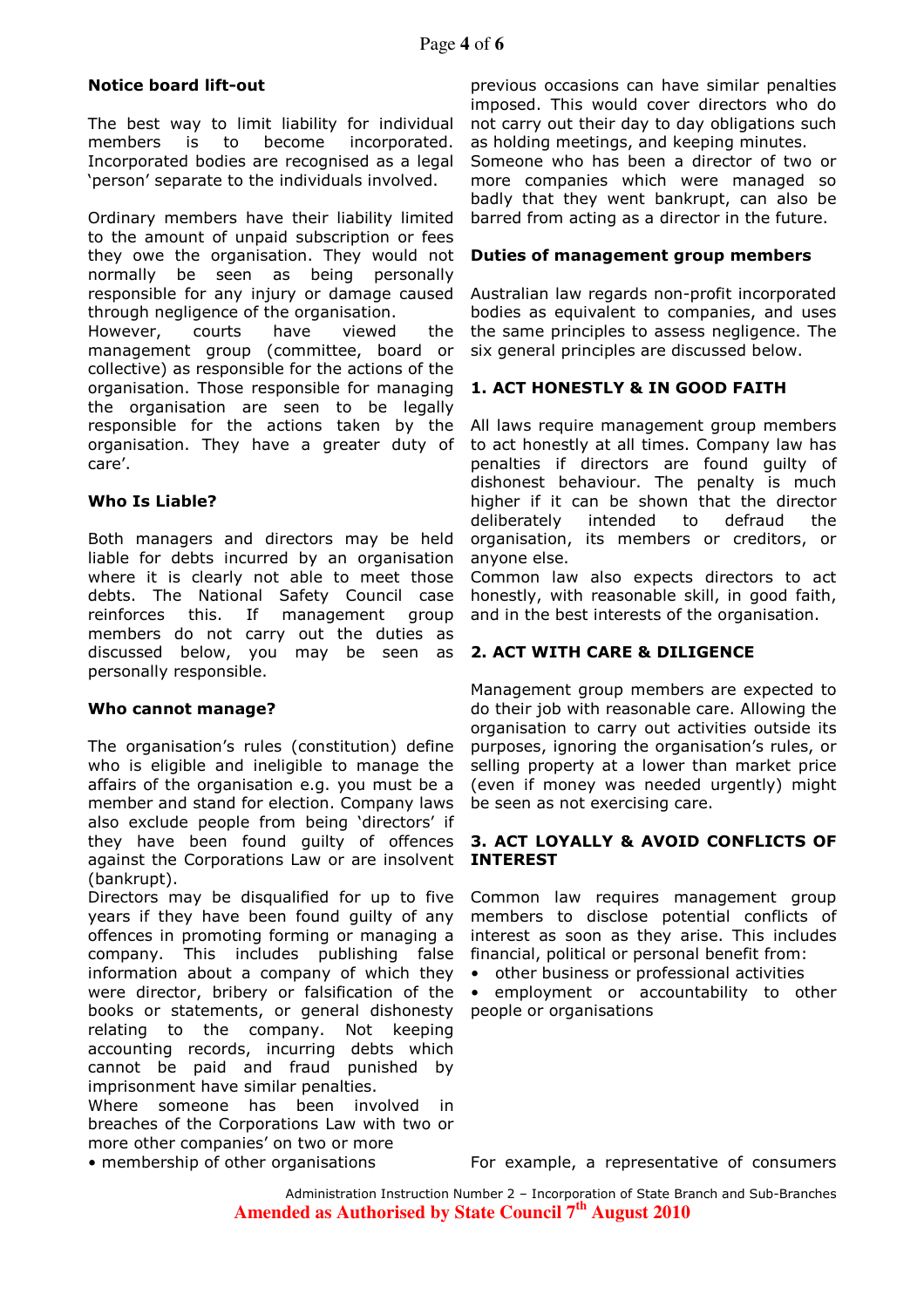• ownership of property or other assets.

If management group members enter into an agreement which benefits them personally, or results from a position of conflict and the organisation suffers, damages may be recovered from them.

Conflicts of interest may apply to management group members who are government employees, especially where they also grant funds to the organisation.

Paid staff who are members of the management group are also in a position of conflict when they act as employer as well as employee. A conflict may also be seen to exist where the management group member or their family receives services from the organisation and they are involved with decisions about these services.

In cases of conflict, the person may need to do more than declare their conflict. They may also need to remove themselves from particular discussions, decisions or votes, or resign altogether from the management group. Lobbying other management group members about the issue would also be regarded as acting improperly.

# 4. AVOID ABUSE OF OPPORTUNITY & INFORMATION

This is similar to the idea of conflict of interest. Management group members should not use their position and information to personal benefit or advantage at the expense of the organisation. Members are able to sue to recover any profits made by that person, or any losses suffered by the organisation.

Using 'inside' information about the organisation to obtain a job, or spreading information about consumers gained as a management group member are examples of where this duty was not being applied.

# 5. ACT IN THE BEST INTERESTS OF THE ORGANISATION

Where there are conflicts of interest, common law requires management group members to put the interests of the organisation first. The interests of the organisation are regarded as being the members as a whole, not any particular member or group of members.

What can be done to reduce liability? 3. MINIMISE THE RISKS

or staff on the management group should act for all members, not just those they represent.

This duty also includes a requirement to look after the interests of creditors when the organisation has become unable to pay its debts.

Management group members are also expected to use their position and power for the benefit of the organisation. It could be seen that changing the aims of the organisation and redirecting resources away from the existing purposes would not be seen as in the interests of the organisation. Knowingly approving membership for people who aim to totally change the organisation might be seen as not acting with honesty.

# 6. EXERCISE POWERS FOR THEIR PROPER USE

Management group members can delegate their duties to paid staff, but cannot remove their responsibility for the duties being carried out properly by competent people. The National Safety Council case is an example of the directors failing to carry out their critical financial duties.

These included examining the financial reports, ensuring that they were accurate, and ensuring that the organisation was capable of paying debts. Management group members have a clear responsibility to maintain the organisation as solvent (financial viable).

The general responsibilities of management group members include legal issues, finances, employing, planning & policy promotion & marketing, and reporting & accountability. These are detailed in the "VCOSS publications.

# LEGALITIES VICTORIA and COMMUNITY MANAGEMENT HANDBOOK.

In all cases, management group members are required to act within the aims and purpose of the organisation.

Administration Instruction Number 2 – Incorporation of State Branch and Sub-Branches **Amended as Authorised by State Council 7th August 2010**